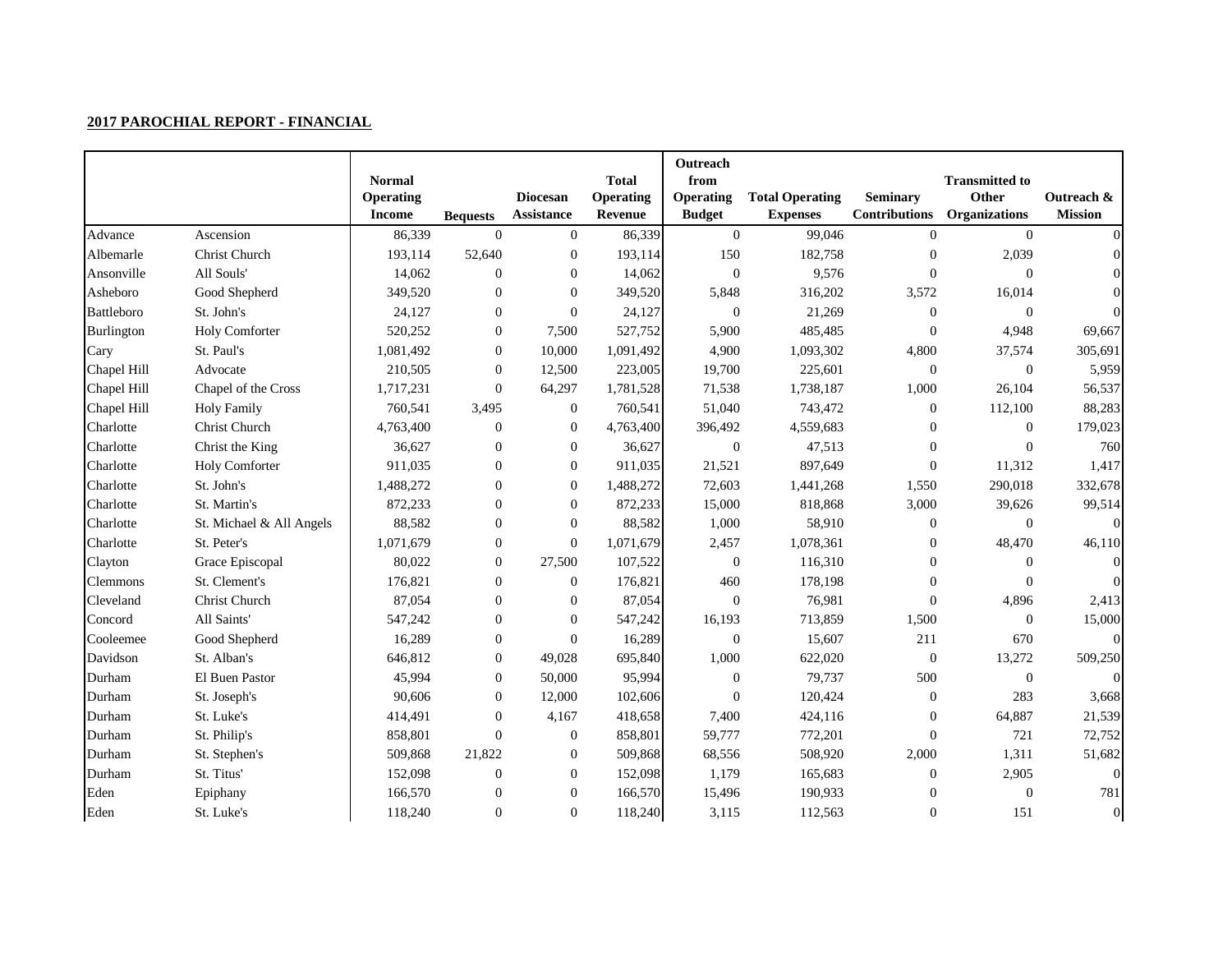|                   |                     | <b>Normal</b><br><b>Operating</b><br><b>Income</b> | <b>Bequests</b>  | <b>Diocesan</b><br>Assistance | <b>Total</b><br><b>Operating</b><br>Revenue | Outreach<br>from<br><b>Operating</b><br><b>Budget</b> | <b>Total Operating</b><br><b>Expenses</b> | <b>Seminary</b><br><b>Contributions</b> | <b>Transmitted to</b><br>Other<br><b>Organizations</b> | Outreach &<br><b>Mission</b> |
|-------------------|---------------------|----------------------------------------------------|------------------|-------------------------------|---------------------------------------------|-------------------------------------------------------|-------------------------------------------|-----------------------------------------|--------------------------------------------------------|------------------------------|
| Elkin             | Galloway Memorial   | 61,996                                             | $\boldsymbol{0}$ | $\boldsymbol{0}$              | 61,996                                      | $\overline{0}$                                        | 57,882                                    | $\boldsymbol{0}$                        | 3,527                                                  | $\Omega$                     |
| Erwin             | St. Stephen's       | 79,183                                             | $\boldsymbol{0}$ | $\boldsymbol{0}$              | 79,183                                      | 500                                                   | 79,160                                    | $\boldsymbol{0}$                        | 525                                                    | 6,970                        |
| Fuquay-Varina     | Trinity             | 114,185                                            | $\boldsymbol{0}$ | 3,000                         | 117,185                                     | $\boldsymbol{0}$                                      | 99,584                                    | $\overline{0}$                          | 716                                                    | 8,598                        |
| Garner            | St. Christopher's   | 56,424                                             | $\boldsymbol{0}$ | $\boldsymbol{0}$              | 56,424                                      | 4,630                                                 | 61,576                                    | $\overline{0}$                          | $\boldsymbol{0}$                                       | $\Omega$                     |
| Greensboro        | All Saints'         | 243,239                                            | $\boldsymbol{0}$ | $\boldsymbol{0}$              | 243,239                                     | $\mathbf{0}$                                          | 223,061                                   | $\boldsymbol{0}$                        | 3,930                                                  | 4,597                        |
| Greensboro        | <b>Holy Spirit</b>  | 39,567                                             | $\boldsymbol{0}$ | $\boldsymbol{0}$              | 39,567                                      | 350                                                   | 26,587                                    | $\overline{0}$                          | 267                                                    |                              |
| Greensboro        | <b>Holy Trinity</b> | 1,774,307                                          | $\boldsymbol{0}$ | $\boldsymbol{0}$              | 1,774,307                                   | 333,380                                               | 1,770,000                                 | $\boldsymbol{0}$                        | 2,500                                                  | 586,234                      |
| Greensboro        | Redeemer            | 150,161                                            | $\boldsymbol{0}$ | $\boldsymbol{0}$              | 150,161                                     | 300                                                   | 48,872                                    | $\boldsymbol{0}$                        | $\mathbf{0}$                                           | 690                          |
| Greensboro        | St. Andrew's        | 352,255                                            | $\boldsymbol{0}$ | $\boldsymbol{0}$              | 352,255                                     | 1,555                                                 | 388,721                                   | 1,750                                   | $\Omega$                                               | 5,710                        |
| Greensboro        | St. Barnabas'       | 131,775                                            | $\boldsymbol{0}$ | 250                           | 132,025                                     | $\boldsymbol{0}$                                      | 130,010                                   | 1,224                                   | 11,579                                                 | $\Omega$                     |
| Greensboro        | St. Francis         | 706,927                                            | $\boldsymbol{0}$ | $\boldsymbol{0}$              | 706,927                                     | $\boldsymbol{0}$                                      | 642,837                                   | 4,000                                   | 25,536                                                 | 18,228                       |
| Halifax           | St. Mark's          | 25,712                                             | $\boldsymbol{0}$ | $\theta$                      | 25,712                                      | 350                                                   | 32,764                                    | $\boldsymbol{0}$                        | $\mathbf{0}$                                           |                              |
| Hamlet            | All Saints'         | 68,905                                             | $\boldsymbol{0}$ | $\boldsymbol{0}$              | 68,905                                      | 297                                                   | 63,892                                    | $\overline{0}$                          | $\Omega$                                               | 3,000                        |
| <b>Haw River</b>  | St. Andrew's        | 79,988                                             | $\overline{0}$   | $\boldsymbol{0}$              | 79,988                                      | $\mathbf{0}$                                          | 81,588                                    | $\overline{0}$                          | 1,450                                                  | 5,916                        |
| Henderson         | Holy Innocents      | 251,018                                            | 3,325            | $\boldsymbol{0}$              | 251,018                                     | 2,596                                                 | 250,018                                   | $\boldsymbol{0}$                        | 13,447                                                 | 33,489                       |
| Henderson         | St. John's          | 11,789                                             | $\boldsymbol{0}$ | $\boldsymbol{0}$              | 11,789                                      | 250                                                   | 12,131                                    | $\Omega$                                | $\Omega$                                               | 250                          |
| <b>High Point</b> | St. Christopher's   | 176,861                                            | $\boldsymbol{0}$ | $\boldsymbol{0}$              | 176,861                                     | $\boldsymbol{0}$                                      | 180,862                                   | $\overline{0}$                          | $\overline{0}$                                         |                              |
| <b>High Point</b> | St. Mary's          | 783,404                                            | $\boldsymbol{0}$ | $\boldsymbol{0}$              | 783,404                                     | 16,113                                                | 819,373                                   | 6,000                                   | 5,588                                                  | 6,974                        |
| Hillsborough      | St. Matthew's       | 528,882                                            | $\boldsymbol{0}$ | $\boldsymbol{0}$              | 528,882                                     | 33,685                                                | 484,246                                   | 1,500                                   | 4,259                                                  | 27,920                       |
| Huntersville      | St. Mark's          | 372,528                                            | $\Omega$         | $\Omega$                      | 372,528                                     | 21,123                                                | 398,020                                   | $\boldsymbol{0}$                        | 907                                                    | 45,949                       |
| Jackson           | Saviour             | 29,348                                             | $\boldsymbol{0}$ | $\boldsymbol{0}$              | 29,348                                      | 1,250                                                 | 26,478                                    | $\overline{0}$                          | 2,634                                                  | $\Omega$                     |
| Kernersville      | St. Matthew's       | 68,000                                             | $\Omega$         | $\boldsymbol{0}$              | 68,000                                      | 486                                                   | 53,730                                    | $\boldsymbol{0}$                        | 350                                                    |                              |
| Laurinburg        | St. David's         | 73,319                                             | 11,450           | $\boldsymbol{0}$              | 73,319                                      | 2,219                                                 | 66,889                                    | $\boldsymbol{0}$                        | $\boldsymbol{0}$                                       | $\Omega$                     |
| Lexington         | Grace               | 273,369                                            | $\boldsymbol{0}$ | $\boldsymbol{0}$              | 273,369                                     | 13,941                                                | 286,114                                   | $\boldsymbol{0}$                        | $\Omega$                                               | 167,526                      |
| Littleton         | St. Alban's         | 41,903                                             | $\boldsymbol{0}$ | $\boldsymbol{0}$              | 41,903                                      | 1,200                                                 | 25,823                                    | $\boldsymbol{0}$                        | 1,175                                                  | $\Omega$                     |
| Louisburg         | St. Matthias'       | 9,776                                              | $\boldsymbol{0}$ | $\boldsymbol{0}$              | 9,776                                       | $\boldsymbol{0}$                                      | 800                                       | $\overline{0}$                          | $\mathbf{0}$                                           | $\Omega$                     |
| Louisburg         | St. Paul's          | 80,820                                             | $\boldsymbol{0}$ | $\boldsymbol{0}$              | 80,820                                      | 300                                                   | 64,486                                    | $\overline{0}$                          | $\mathbf{0}$                                           | 1,107                        |
| Mayodan           | Messiah             | 61,900                                             | $\boldsymbol{0}$ | $\boldsymbol{0}$              | 61,900                                      | 3,074                                                 | 58,206                                    | $\boldsymbol{0}$                        | $\Omega$                                               |                              |
| Monroe            | St. Paul's          | 264,632                                            | $\boldsymbol{0}$ | $\boldsymbol{0}$              | 264,632                                     | 3,200                                                 | 222,894                                   | $\overline{0}$                          | 6,722                                                  | 1,518                        |
| Mooresville       | St. James'          | 23,114                                             | $\theta$         | $\theta$                      | 23,114                                      | 1,454                                                 | 28,436                                    | $\overline{0}$                          | $\Omega$                                               | $\Omega$                     |
| Mooresville       | St. Patrick's       | 432,017                                            | $\Omega$         | $\overline{0}$                | 432,017                                     | 9,727                                                 | 429,012                                   | $\Omega$                                | 20,224                                                 | 7,124                        |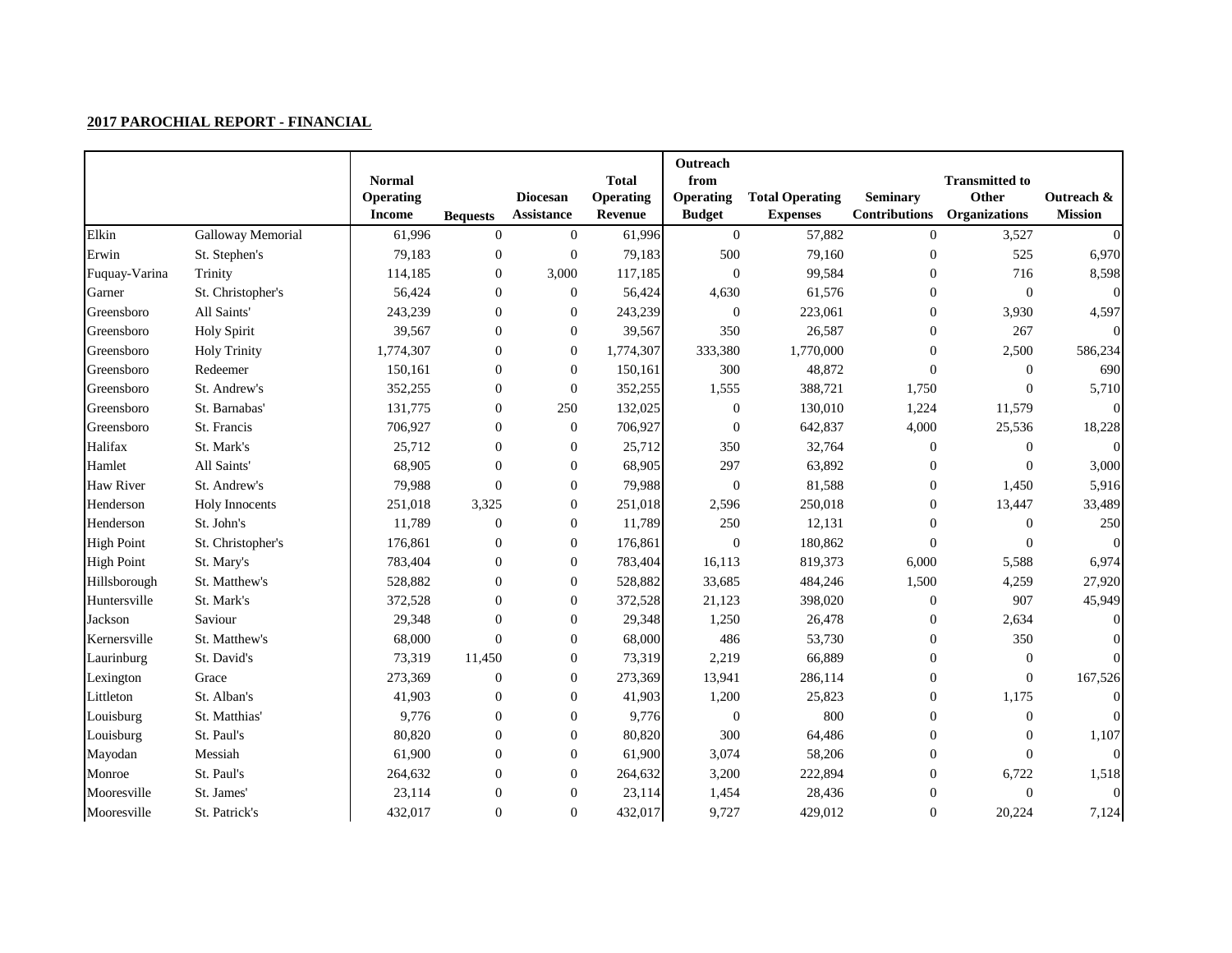|                       |                    | <b>Normal</b>    |                  |                   | <b>Total</b>     | Outreach<br>from |                        |                      | <b>Transmitted to</b> |                  |
|-----------------------|--------------------|------------------|------------------|-------------------|------------------|------------------|------------------------|----------------------|-----------------------|------------------|
|                       |                    | <b>Operating</b> |                  | <b>Diocesan</b>   | <b>Operating</b> | <b>Operating</b> | <b>Total Operating</b> | <b>Seminary</b>      | Other                 | Outreach &       |
|                       |                    | <b>Income</b>    | <b>Bequests</b>  | <b>Assistance</b> | Revenue          | <b>Budget</b>    | <b>Expenses</b>        | <b>Contributions</b> | <b>Organizations</b>  | <b>Mission</b>   |
| <b>Mount Airy</b>     | Trinity            | 228,645          | 27,435           | $\mathbf{0}$      | 228,645          | $\overline{0}$   | 179,884                | $\mathbf{0}$         | $\overline{0}$        | 9,522            |
| Oxford                | St. Cyprian's      | 41,797           | $\boldsymbol{0}$ | 39,000            | 80,797           | 136              | 77,638                 | 480                  | $\boldsymbol{0}$      | 3,980            |
| Oxford                | St. Stephen's      | 218,904          | $\boldsymbol{0}$ | $\boldsymbol{0}$  | 218,904          | 3,500            | 225,095                | $\boldsymbol{0}$     | 1,890                 | 3,277            |
| Pittsboro             | St. Bartholomew's  | 168,990          | $\boldsymbol{0}$ | $\boldsymbol{0}$  | 168,990          | 740              | 169,502                | $\boldsymbol{0}$     | 8,860                 | 14,781           |
| Raleigh               | Christ Church      | 2,685,408        | $\overline{0}$   | $\boldsymbol{0}$  | 2,685,408        | 222,851          | 2,685,408              | $\boldsymbol{0}$     | 158,767               | 185,943          |
| Raleigh               | Good Shepherd      | 815,223          | 38,161           | $\boldsymbol{0}$  | 815,223          | 81,207           | 963,032                | $\boldsymbol{0}$     | 8,358                 | 6,250            |
| Raleigh               | Nativity           | 535,165          | $\boldsymbol{0}$ | $\boldsymbol{0}$  | 535,165          | 22,965           | 516,580                | $\overline{0}$       | $\boldsymbol{0}$      | $\Omega$         |
| Raleigh               | St. Ambrose        | 410,743          | $\boldsymbol{0}$ | 10,000            | 420,743          | 5,250            | 454,660                | $\boldsymbol{0}$     | 1,500                 | 4,384            |
| Raleigh               | St. Mark's         | 275,874          | $\boldsymbol{0}$ | $\boldsymbol{0}$  | 275,874          | 10,280           | 239,878                | $\boldsymbol{0}$     | 3,332                 | 840              |
| Raleigh               | St. Michael's      | 1,800,793        | $\boldsymbol{0}$ | $\boldsymbol{0}$  | 1,800,793        | 129,768          | 1,796,793              | $\boldsymbol{0}$     | 84,800                | 4,851            |
| Raleigh               | St. Timothy's      | 377,254          | $\boldsymbol{0}$ | $\boldsymbol{0}$  | 377,254          | 1,750            | 494,276                | $\boldsymbol{0}$     | $\overline{0}$        | 239              |
| Reidsville            | St. Thomas'        | 173,441          | $\overline{0}$   | $\boldsymbol{0}$  | 173,441          | $\boldsymbol{0}$ | 189,726                | $\overline{0}$       | 748                   | 627              |
| Ridgeway              | Good Shepherd      | 7,317            | $\boldsymbol{0}$ | $\overline{0}$    | 7,317            | 150              | 7,260                  | 100                  | $\Omega$              | $\boldsymbol{0}$ |
| Roanoke Rapids        | All Saints'        | 124,362          | $\boldsymbol{0}$ | $\mathbf{0}$      | 124,362          | $\boldsymbol{0}$ | 124,961                | $\boldsymbol{0}$     | 500                   | 4,774            |
| Rockingham            | Messiah            | 14,844           | $\boldsymbol{0}$ | $\boldsymbol{0}$  | 14,844           | $\theta$         | 10,547                 | $\Omega$             | $\Omega$              | $\Omega$         |
| <b>Rocky Mount</b>    | Epiphany*          |                  |                  |                   | $\Omega$         |                  |                        |                      |                       |                  |
| <b>Rocky Mount</b>    | Good Shepherd      | 448,156          | $\boldsymbol{0}$ | $\boldsymbol{0}$  | 448,156          | 4,002            | 465,556                | $\boldsymbol{0}$     | 27,919                | 10,587           |
| <b>Rocky Mount</b>    | St. Andrew's       | 284,674          | $\boldsymbol{0}$ | $\boldsymbol{0}$  | 284,674          | 483              | 275,069                | $\boldsymbol{0}$     | 3,528                 | 898              |
| Roxboro               | St. Mark's         | 32,140           | $\boldsymbol{0}$ | $\boldsymbol{0}$  | 32,140           | $\boldsymbol{0}$ | 49,781                 | $\boldsymbol{0}$     | 142                   | $\Omega$         |
| Salisbury             | St. Luke's         | 465,486          | $\boldsymbol{0}$ | $\boldsymbol{0}$  | 465,486          | 10,800           | 457,798                | $\boldsymbol{0}$     | 1,443                 | 7,388            |
| Salisbury             | St. Matthew's      | 34,124           | $\Omega$         | $\Omega$          | 34,124           | 940              | 35,815                 | 200                  | $\Omega$              | $\Omega$         |
| Salisbury             | St. Paul's         | 47,377           | $\boldsymbol{0}$ | 6,000             | 53,377           | 911              | 42,787                 | $\overline{0}$       | $\Omega$              |                  |
| Sanford               | St. Thomas'        | 241,626          | 10,000           | $\boldsymbol{0}$  | 241,626          | 1,215            | 235,827                | $\boldsymbol{0}$     | $\Omega$              |                  |
| <b>Scotland Neck</b>  | Trinity            | 75,917           | $\boldsymbol{0}$ | $\boldsymbol{0}$  | 75,917           | $\boldsymbol{0}$ | 74,958                 | 737                  | $\Omega$              | $\Omega$         |
| <b>Seven Lakes</b>    | St. Mary Magdalene | 70,769           | $\boldsymbol{0}$ | $\boldsymbol{0}$  | 70,769           | 4,198            | 72,135                 | $\boldsymbol{0}$     | 4,903                 | $\Omega$         |
| Smithfield            | San Jose Mission   | 6,765            | $\boldsymbol{0}$ | $\boldsymbol{0}$  | 6,765            | 4,250            | 5,124                  | $\boldsymbol{0}$     | $\boldsymbol{0}$      | $\Omega$         |
| Smithfield            | St. Paul's         | 285,331          | $\boldsymbol{0}$ | $\boldsymbol{0}$  | 285,331          | 4,100            | 260,336                | 5,000                | 1,494                 | 4,653            |
| <b>Southern Pines</b> | Emmanuel           | 952,422          | 2,767            | $\theta$          | 952,422          | 75,911           | 1,045,884              | $\overline{0}$       | 39,872                | 225,322          |
| Speed                 | St. Mary's         | 16,046           | $\theta$         | $\boldsymbol{0}$  | 16,046           | $\boldsymbol{0}$ | 17,250                 | $\Omega$             | $\Omega$              | $\Omega$         |
| Statesville           | Trinity            | 261,725          | $\boldsymbol{0}$ | $\boldsymbol{0}$  | 261,725          | $\mathbf{0}$     | 253,042                | $\Omega$             | $\Omega$              | $\Omega$         |
| Tarboro               | Calvary            | 356,650          | $\boldsymbol{0}$ | $\Omega$          | 356,650          | 17,440           | 385,452                | 3,350                | $\Omega$              | 20,785           |